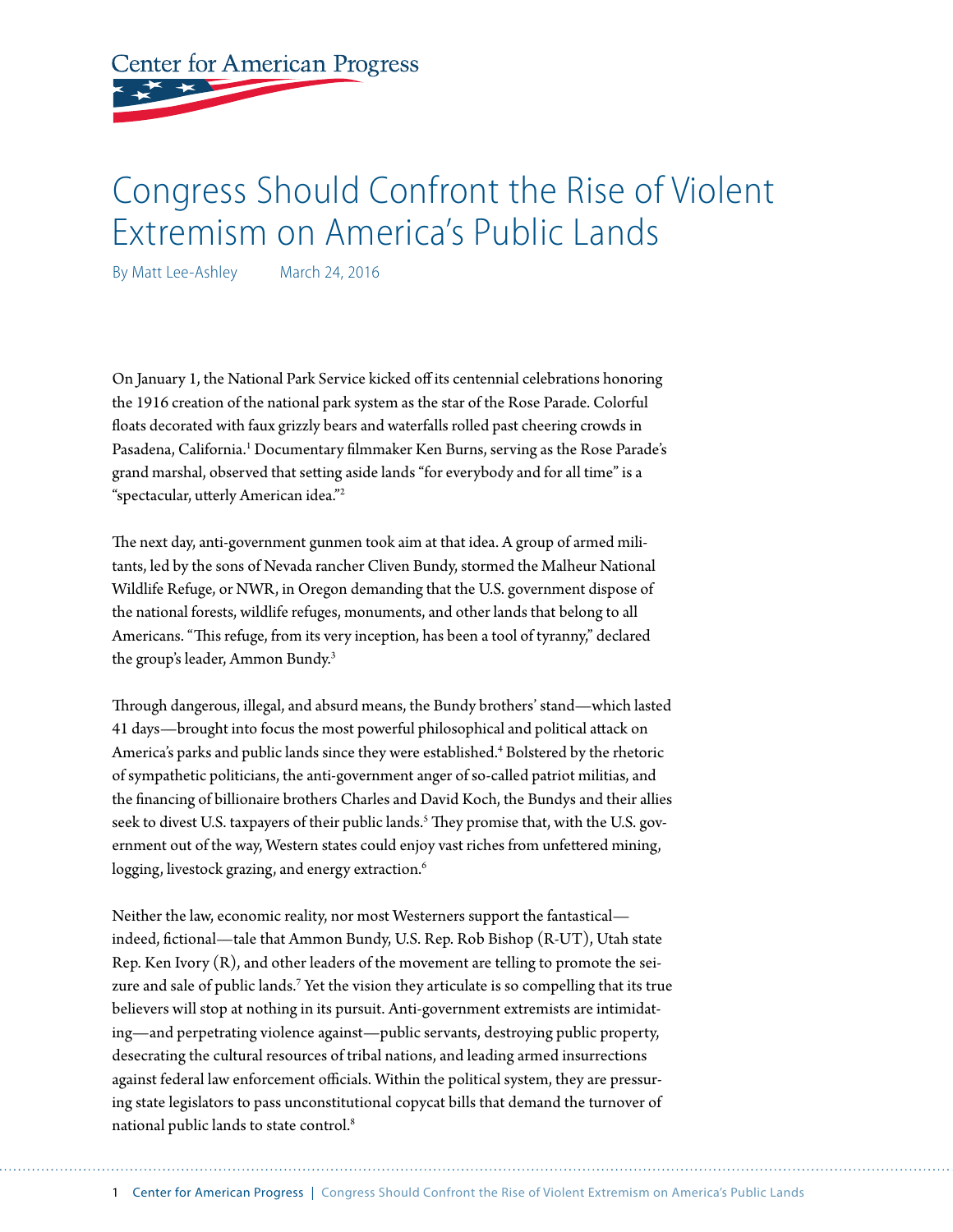The U.S. Congress has been a compliant witness to the rise of violent extremism on America's public lands. The inflammatory rhetoric of some members of Congress has signaled to so-called patriot militias and anti-government activists that their complaints are legitimate and their goals justified. Congressional committees, meanwhile, have held only one hearing, organized no investigations, and enacted no policies to help reduce the growing risk that violent anti-government activists pose to public employees, public lands, and American communities.<sup>9</sup> With its failure to act, Congress is tolerating a culture of violence, terror, and intimidation that has no place in American society.

It is time for Congress to confront the dangers of anti-government extremism on America's public lands, defend the rule of law, and reaffirm a set of shared values that will guide the stewardship of the nation's parks, wildlife, and waters for the next century. As a first step, Congress should investigate the individuals and groups responsible for this wave of anti-government standoffs and attacks on public lands. The investigation should inform the development of new policies and investments to help law enforcement and U.S. land management agencies better protect public servants, Native American cultural resources, and public lands.

## A congressional investigation

Congress has the power and responsibility to investigate the threat of anti-government extremism to America's public lands, public servants, and nearby communities. Since 2014, when Cliven Bundy led hundreds of anti-government militants in an armed standoff with federal law enforcement officials near Bunkerville, Nevada, antigovernment activists have organized and led at least four other armed confrontations on public lands.<sup>10</sup>

- In May 2014, militia members from the Bundy standoff in Nevada traveled to San Juan County, Utah, to participate in an armed show of force against the federal government and to illegally ride all-terrain vehicles through Recapture Canyon, an area of public lands containing Native American archaeological sites.<sup>11</sup>
- In April 2015, members of Oath Keepers and the Pacific Patriots Network, both antigovernment militia groups, convened on the Sugar Pine Mine in Josephine County, Oregon, to provide an armed defense of the mine's owners amid unfounded fears that the Bureau of Land Management, or BLM, was preparing to close the mine.<sup>12</sup>
- In August 2015, Oath Keepers led a similar armed occupation of U.S. Forest Service land in Montana, blocking access to public lands and the White Hope Mine.<sup>13</sup>
- In January and February 2016, dozens of armed militants participated in the seizure of the Malheur NWR in Oregon.<sup>14</sup>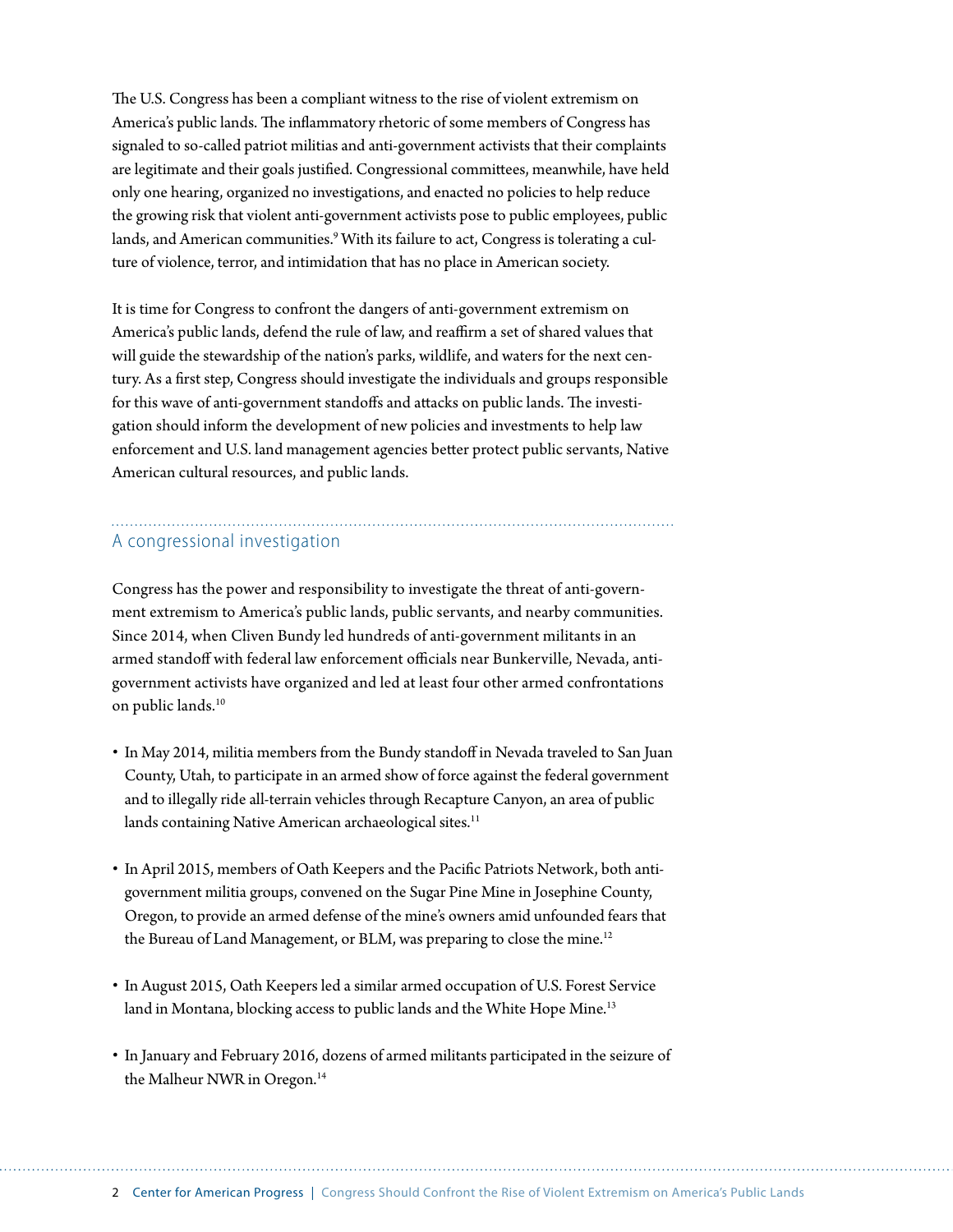A Center for American Progress review of media reports indicates that at least 20 of the individuals involved in the armed occupation of the Malheur NWR in Oregon also participated in the Recapture Canyon, Bunkerville, Sugar Pine Mine, or White Hope Mine actions.15 Two of the participants in the Bunkerville standoff, Jerad and Amanda Miller, shot and killed two police officers, a bystander in a Wal-Mart, and themselves shortly after leaving the Bundy ranch.<sup>16</sup>

During these armed standoffs and in separate individual incidents, public servants working for the BLM, the U.S. Forest Service, and other land management agencies have been the targets of violence. An independent review of BLM records found 14 incidents of violence against BLM employees in 2014 alone, ranging from attempted murder to threats of physical assault.<sup>17</sup> During the armed takeover of the Malheur NWR, militants reportedly harassed, intimidated, and threatened federal employees, prompting the U.S. Fish and Wildlife Service to relocate the refuge's entire staff out of the area for the duration of the standoff.18

Congressional leaders have failed to conduct any meaningful oversight or investigation of anti-government extremism on public lands. Neither the chair of the U.S. Senate Committee on Energy and Natural Resources, Sen. Lisa Murkowski (R-AK), nor the chair of the U.S. House of Representatives Committee on Natural Resources, Rep. Bishop, have held a single hearing on the topic. Chairman Bishop has instead held three hearings on "threats, intimidation, and bullying by federal land management agencies."<sup>19</sup> Eight separate committees held more than 20 hearings on the 2012 Benghazi attack, but since the Bundy standoff in 2014, the House Committee on Homeland Security has held only one hearing that included a discussion of the threat of domestic rightwing extremism; that hearing was prompted by the June 2015 shooting massacre in Charleston, South Carolina, allegedly committed by white supremacist Dylann Roof.20 The Senate Committee on Homeland Security and Governmental Affairs has held no such hearings in the past two years.<sup>21</sup>

Congress should begin to fulfill its oversight responsibilities by launching an investigation into the rise of violent confrontations organized by anti-government extremists on public lands. This investigation could be conducted by a special or select committee or through the committees responsible for homeland security, natural resources, and Indian affairs. The review—to which the U.S. Government Accountability Office, or GAO, could provide investigative support—should focus on at least the following three areas of public policy concern:

- 1. Ensuring that those responsible for the rise of anti-government violence on public lands are being held accountable
- 2. Examining the financing of anti-government groups on public lands to determine if they are in compliance with federal laws and not misusing taxpayer dollars or other funds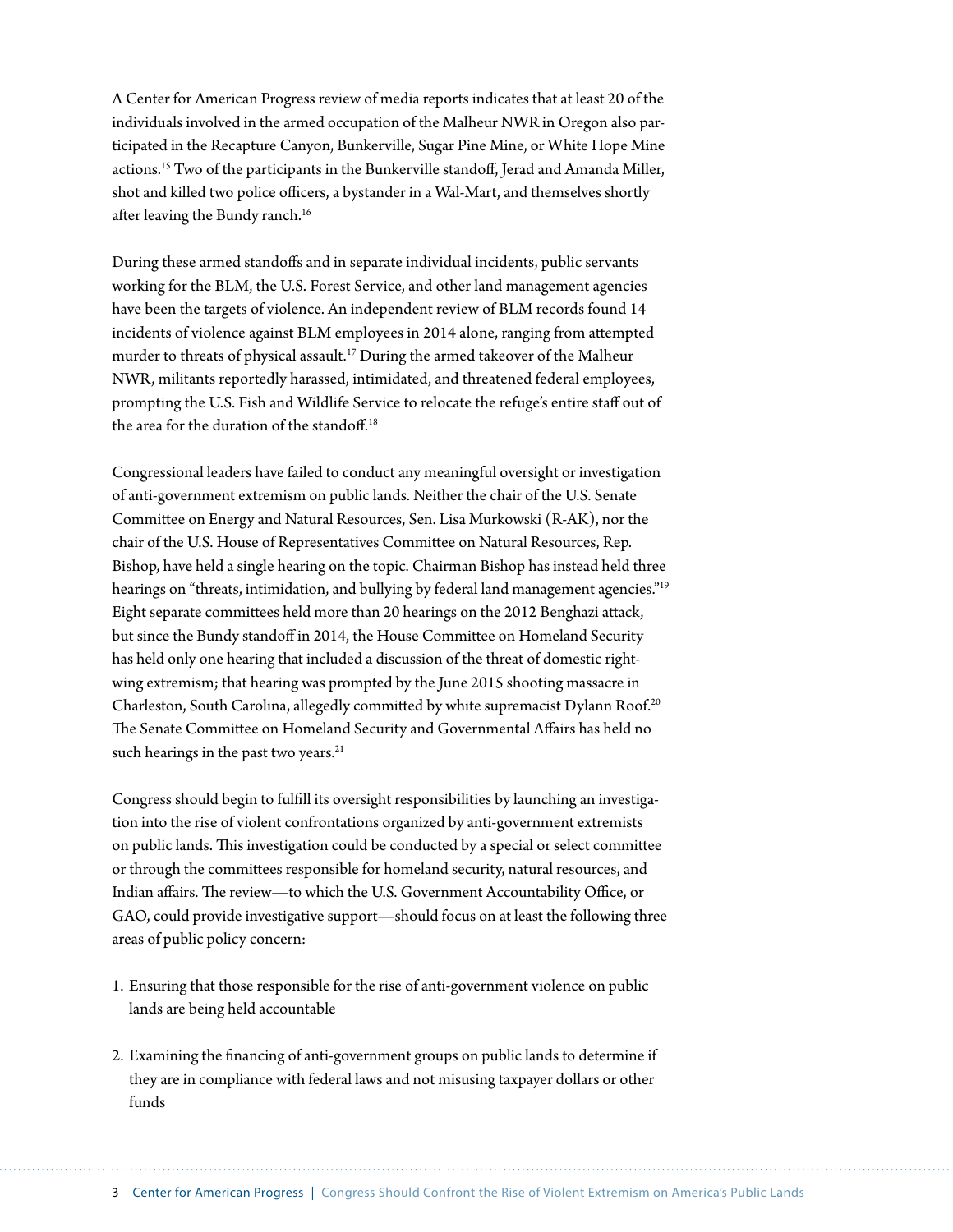3. Identifying the policies and investments that are needed to help law enforcement and U.S. land management agencies better protect public servants, Native American resources, local communities, and public lands

### Accountability for perpetrators of violence on public lands

Since January 26, the Federal Bureau of Investigation, or FBI, and state law enforcement agencies have arrested 25 anti-government militants on federal conspiracy charges for their participation in the armed takeover of the Malheur National Wildlife Refuge.<sup>22</sup> Law enforcement officers shot and killed one additional militant, LaVoy Finnicum, after he fled arrest, nearly ran over an FBI agent with a vehicle, and appeared to reach for a loaded 9 mm handgun after refusing to follow police commands.<sup>23</sup>

On February 10, law enforcement agents also arrested Cliven Bundy at the Portland International Airport in Oregon as he was reportedly traveling to visit his sons, Ammon and Ryan, in jail.<sup>24</sup> Cliven Bundy is among the 19 individuals that a federal grand jury indicted in early March on charges of conspiracy, assault, and making threats during the 2014 standoff in Nevada.25 Six of these individuals also face charges for their role in the armed takeover of the Malheur NWR.

The arrests of Cliven Bundy, Ryan Bundy, Ammon Bundy, and other anti-government militants who seized the Malheur NWR are a major step toward restoring the rule of law and guarding public safety on America's public lands in the West. "Illegal acts, such as occupying federal property in a violent manner, armed, to deprive employees or citizens access to those facilities will not be tolerated in the United States," said Greg Bretzing, the FBI special agent in charge in Oregon, after the surrender of the final four militants occupying the refuge. "I hope that message has gotten out clearly. That kind of activity has consequences."26

Law enforcement officials and federal prosecutors have more work to do, however, to hold accountable those responsible for the five armed takeovers of public lands in Nevada, Utah, Oregon, and Montana since the beginning of 2014. A CAP review of these incidents indicates that there are still at least 30 individual militants at large who, according to media coverage, may have committed federal crimes during these confrontations, including conspiring to prevent federal employees from discharging their official duties.27 These militants include two of the architects of the Sugar Pine Mine takeover in 2015; a white supremacist who joined the Malheur NWR and Sugar Pine Mine takeovers; and a member of the Southern Nevada Militia who was involved in the Malheur NWR takeover and allegedly took up a sniper position above federal law enforcement officers in Nevada in 2014.28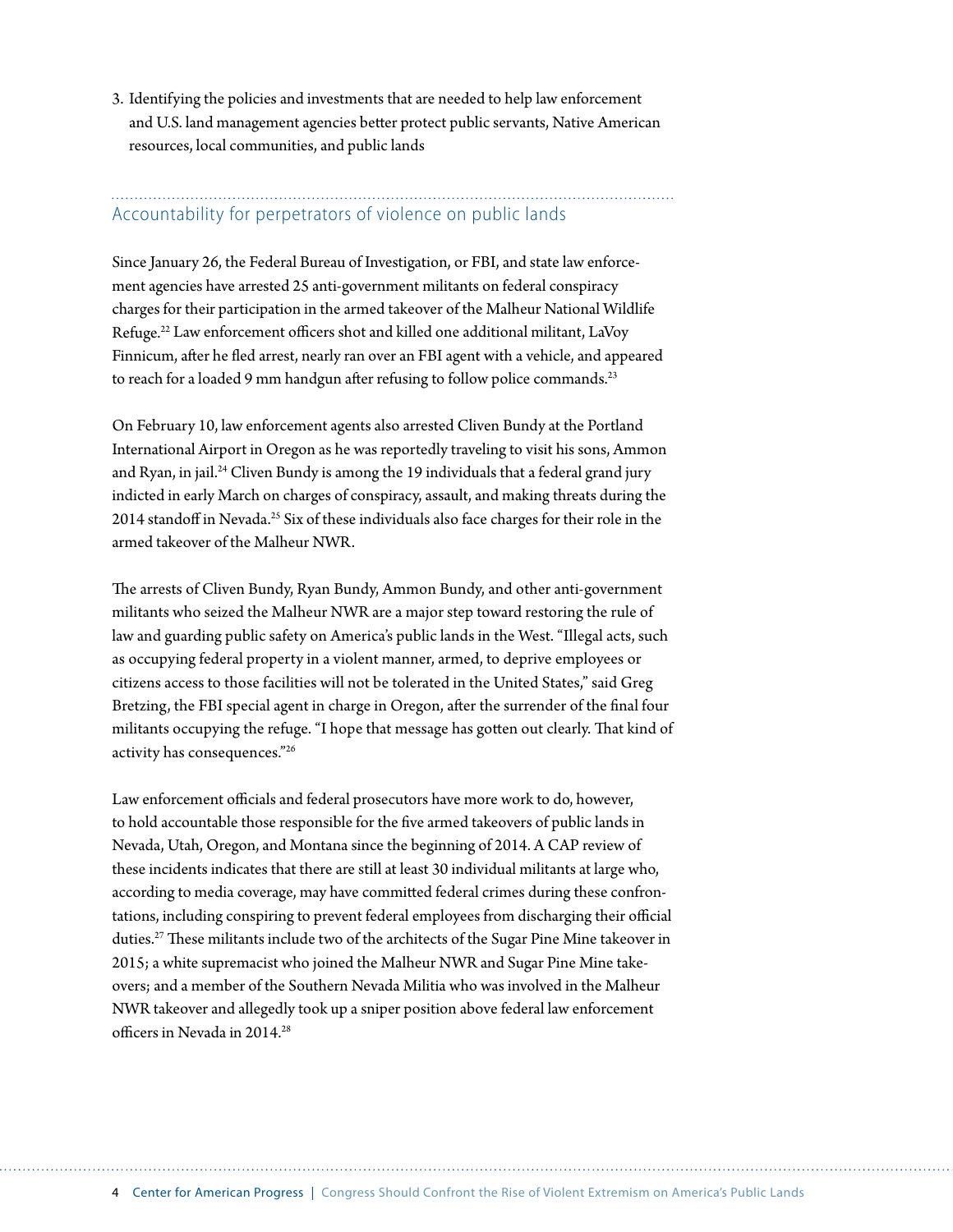# Examining the financing of violent anti-government extremism

Since Cliven Bundy summoned militias and anti-government activists to Nevada in 2014, a complex web of extremist groups has been actively organizing and carrying out the recent armed takeovers of public lands, including the assault on the Malheur NWR. These groups include the III Percent Patriots; the Constitutional Sheriffs and Peace Officers Association, or CSPOA; the Pacific Patriots Network; Oath Keepers; People For Constitutional Freedom, or PFC; and Operation Mutual Aid.<sup>29</sup> According to experts who study right-wing extremism, the goals of the III Percenters, the CSPOA, and Oath Keepers, respectively, include mobilizing "would-be combatants in a 'second American Revolution'"; establishing county sheriffs as "the highest legitimate law enforcement officials in the land"; and swearing an oath to guard Americans against "imaginary threats from the government—orders, for instance, to force Americans into concentration camps, confiscate their guns, or cooperate with foreign troops in the United States."30

Following the armed takeover of the Malheur NWR, this militant arm of the land seizure movement has strengthened its ties with the movement's political arm, led by the American Lands Council and the conservative Koch network. In early February, for example, the American Lands Council—a Utah-based group that has been the driving force behind legislation seeking to transfer control of U.S. public lands to the states—selected as its new leader Montana state Rep. Jennifer Fielder (R).<sup>31</sup> Fielder has deep ties to the Militia of Montana and is a member of the Sanders Natural Resource Council, an anti-government group led by white supremacist John Trochmann.<sup>32</sup> Meanwhile, former head of the American Lands Council Rep. Ivory announced that he will advocate for the state seizure of public lands through his new position with a group called Federalism in Action, which is funded by the Koch brothers.<sup>33</sup> The Koch brothers also partly finance the American Legislative Exchange Council, which has helped Ivory and the American Lands Council disseminate copycat land transfer bills in state legislatures around the country.34

A CAP review of the fundraising efforts of the land seizure movement reveals several financial irregularities that merit federal or state review. In particular, several of the previously mentioned groups seek donations from the public as if they were charitable organizations, yet the contributions they receive appear to go to for-profit entities or individuals. People For Constitutional Freedom, the anti-government organization that Ammon Bundy created during the takeover of the Malheur NWR, accepts donations through the PayPal account of Bundy's truck rental business, Haybo Truck Leasing LLC.<sup>35</sup> Contributions to the CSPOA—which is closely allied with the Bundys, Oath Keepers, and other militia groups involved in the recent standoffs—go to the personal PayPal account of the organization's leader and only staff member, Richard Mack.<sup>36</sup> Likewise, the III% United Patriots, a national organization with state-level patriot group chapters—several of which sent members to participate in recent armed actions on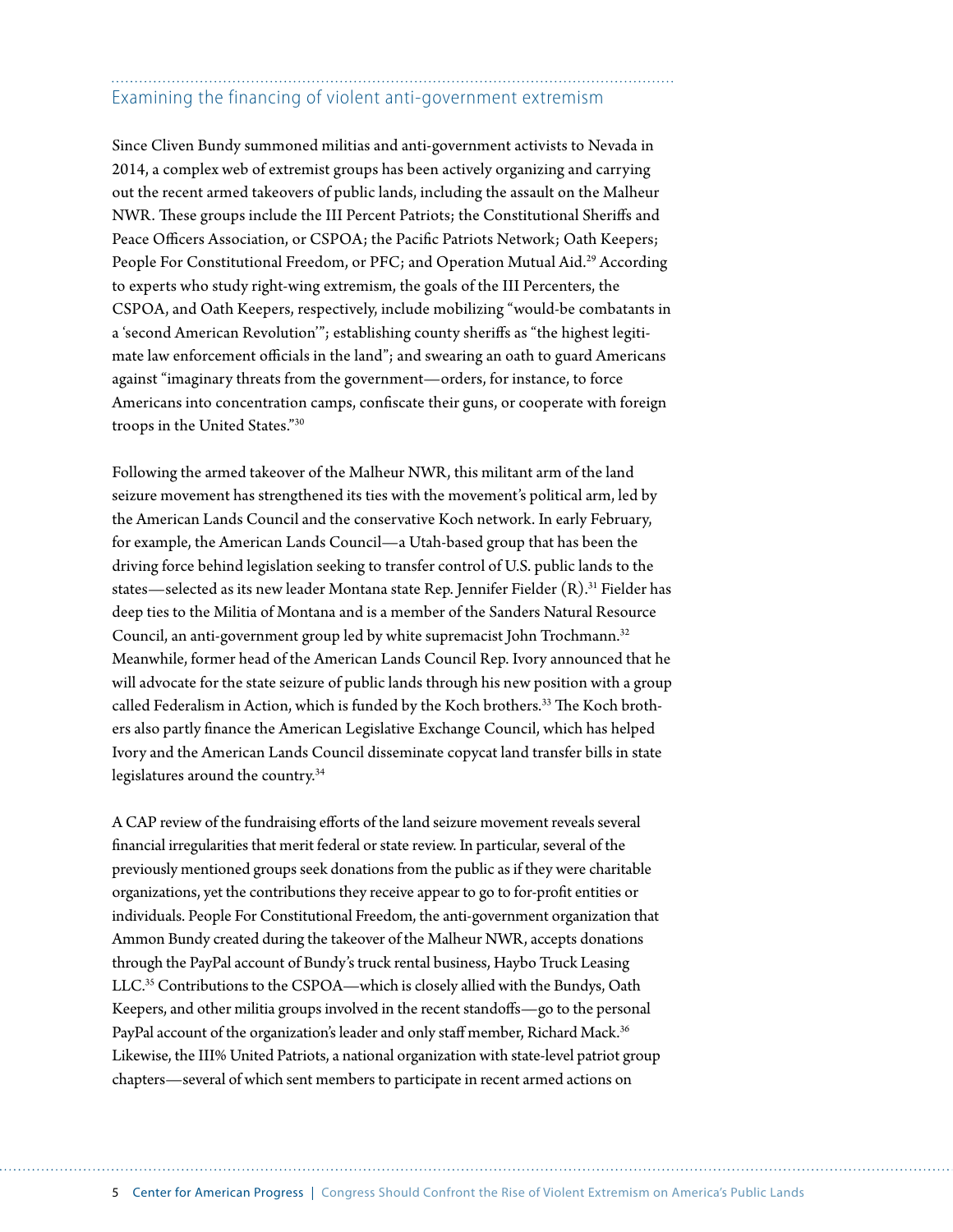public lands—routes its donations to a Colorado knife company called The Finest Edge LLC.<sup>37</sup> "The Finest Edge offers knives and bladed merchandise from all name brand manufactures (sic)," reads its entry in an online business directory. "We also supply Tactical and Self Defense equipment."38 According to the records from the Colorado secretary of state's office, The Finest Edge's corporate status has been delinquent since 2011.39

#### **TABLE 1 Financial irregularities among anti-government groups**

Where donations to land seizure militias actually go

| <b>Group requesting donations</b>                                          | What the group stands for                                                                                                                                            | Where the donation is routed                                                            |
|----------------------------------------------------------------------------|----------------------------------------------------------------------------------------------------------------------------------------------------------------------|-----------------------------------------------------------------------------------------|
| People for Constitutional Freedom                                          | Created by Ammon Bundy to help finance the<br>armed occupation of the Malheur National Wildlife<br>Refuge                                                            | Haybo Truck Leasing LLC, Ammon Bundy's truck<br>rental business in Phoenix, Arizona     |
| <b>III% United Patriots</b>                                                | Provides national coordination of III% Patriot<br>groups; members have participated in and orga-<br>nized armed occupations of U.S. public lands.                    | The Finest Edge LLC, a Colorado-based knife<br>company with delinguent corporate status |
| <b>Constitutional Sheriffs and Peace Officers</b><br>Association, or CSPOA | Believes that county sheriffs are the United States'<br>supreme law enforcement authority and denies<br>the federal government's authority over U.S. public<br>lands | Personal PayPal account of Richard Mack,<br>leader and sole staff member of the CSPOA   |

Source: Center for American Progress review of donation records for People for Constitutional Freedom, III% United Patriots, and the Constitutional Sheriffs and Peace Officers Association. See endnotes 35–38 for more information.

If contributions to these groups are going to for-profit businesses or individuals, the donations are likely subject to state and federal taxes. If these groups are instead claiming that the donations they receive are tax-exempt, however, then they must comply with state and federal laws for nonprofit organizations. 3% of Idaho, a patriot group that sent members to the Malheur NWR standoff, for example, claims on its website that it is a registered nonprofit organization and that donations to it are tax deductible, yet a CAP review found no record of the group in publicly available federal databases of tax-exempt nonprofits.<sup>40</sup> As part of its investigation, Congress should ask the Internal Revenue Service to verify that each of these extremist groups is in compliance with federal tax laws.

Congress also should verify that none of these groups is improperly using taxpayer dollars to advance their anti-government agendas. The activities of Ammon Bundy's PFC, for example, raise concerns. According to the Arizona Republic, Bundy took a \$530,000 federal loan from the Small Business Administration to start a company called Valet Fleet Service LLC. The loan cost U.S. taxpayers \$22,000.<sup>41</sup> The Arizona Republic reported that Valet Fleet Service is related to Haybo Truck Leasing, the organization that Bundy uses to collect money for PFC.<sup>42</sup> Congressional investigators should verify that none of the federal loan money that Bundy collected for Valet Fleet Service was channeled through Haybo Truck Leasing or PFC to finance criminal activities at the Malheur National Wildlife Refuge.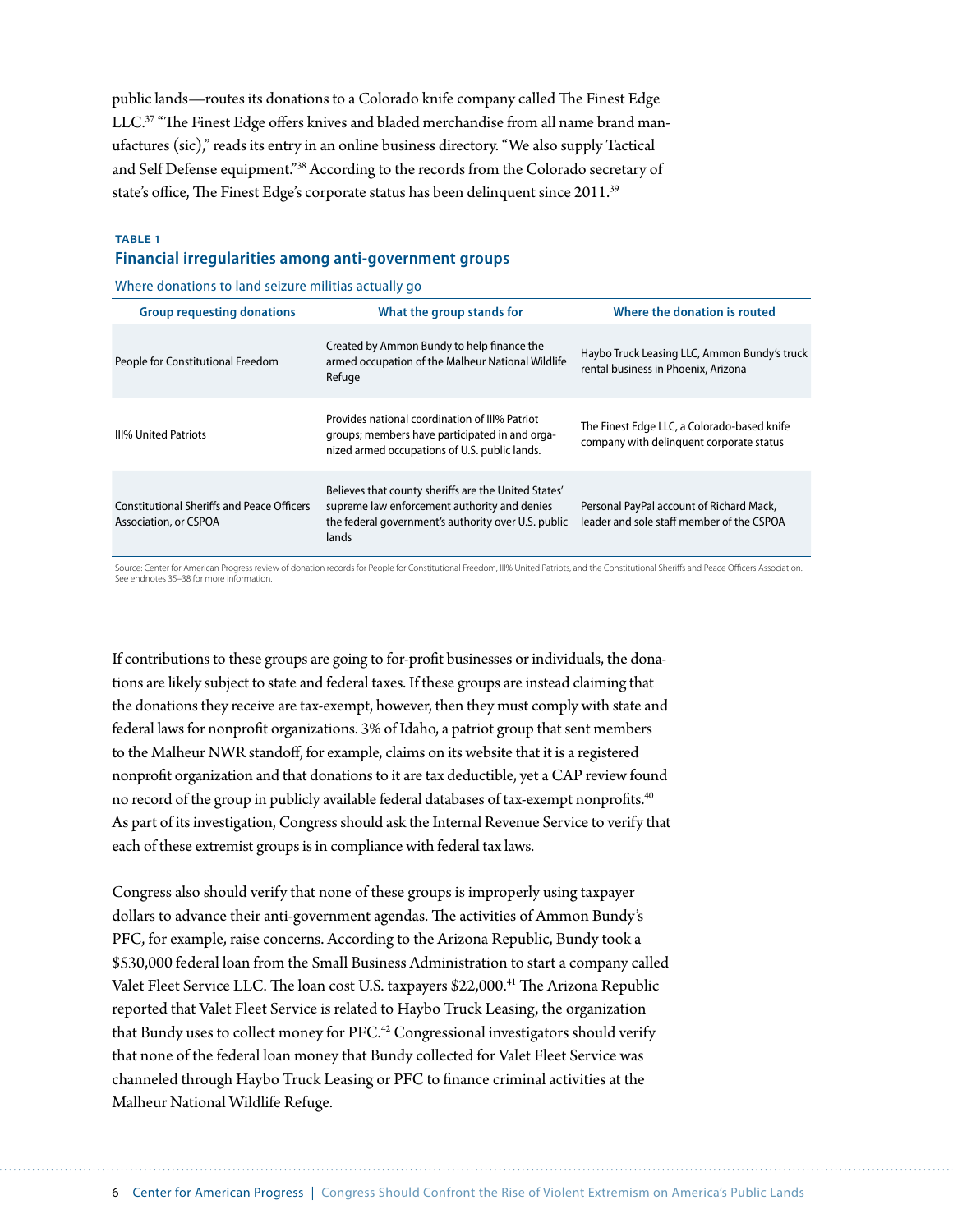#### Resources and policies to better protect communities and public lands

The federal agencies that manage U.S. public lands have too few rangers and law enforcement officers to adequately combat criminal activities in the vast swaths of national forests, national parks, and public lands with which they are entrusted. The U.S. Forest Service, for example, is stretched thin: Its 765 full-time law enforcement officials are responsible for 193 million acres in 44 states.<sup>43</sup> The Bureau of Land Management's 124 law enforcement rangers have even more ground to cover: They are responsible for patrolling 245 million acres of public lands. This means that there is only one law enforcement officer for every 3,000 square miles of BLM lands—an area bigger than the state of Delaware.<sup>44</sup> In addition to confronting the threats posed by anti-government extremists, the BLM is combating large-scale marijuana cultivation on public lands in California, the looting of Native American artifacts in the Four Corners region, and thousands of incidents of theft and vandalism of natural and cultural resources.<sup>45</sup> Congress should provide resources for the BLM and the U.S. Forest Service to expand their teams of law enforcement rangers.



Fish and Wildlife Service, *Budget Justications and Performance Information Fiscal Year 2017* (U.S. Department of the Interior, 2016), p. NWRS-24, available at https://www.doi.gov/sites/doi.gov/files/uploads/FY2017\_FWS\_Budget%20Justification.pdf; National Park Service, *Budget Justifications and Performance Information Fiscal Year 2017* (U.S. Department of the Interior, 2016), p. ONPS-ParkProt-3, available at https://www.doi.gov/sites/ doi.gov/files/uploads/FY2017\_NPS\_Budget\_Justification.pdf.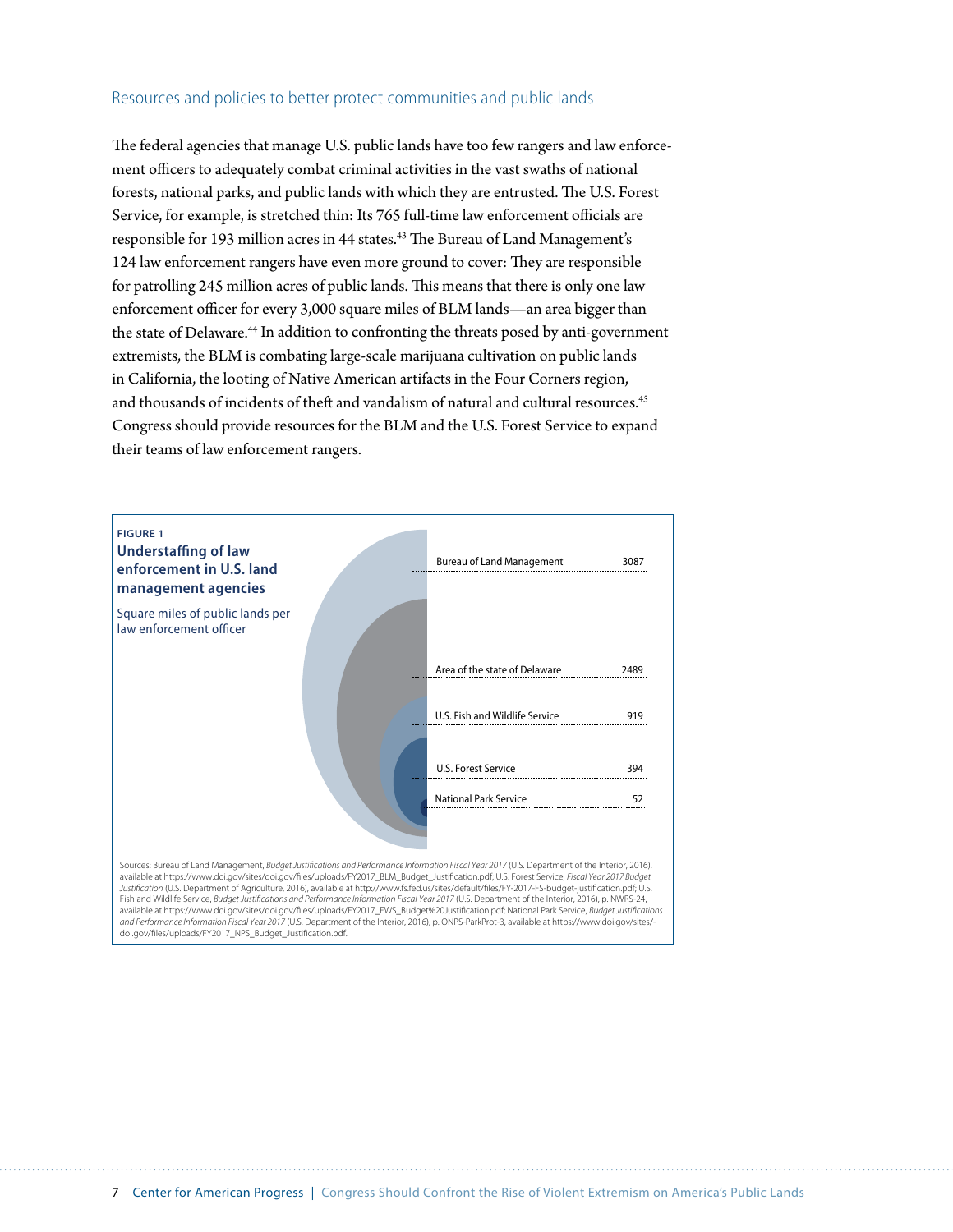Some members of Congress, however, have been working to undercut the ability of land management agencies to uphold the rule of law. Rep. Jason Chaffetz (R-UT), for example, recently promised to introduce legislation that would eliminate all BLM and Forest Service law enforcement personnel and would instead give more power and resources to county sheriffs.<sup>46</sup> Rep. Chaffetz's proposal would fulfill a major objective of the radical "county supremacy" movement, led by Richard Mack and the CSPOA, which argues that county sheriffs are the highest law enforcement authorities in the United States, with constitutional powers that supersede those of the federal government.<sup>47</sup>

It is worth noting that, in addition to its members' efforts to hamstring U.S. law enforcement authorities, Congress has slashed the budgets for land management agencies' natural resource management programs. These cuts further weaken the agencies' ability to protect the public and public resources by reducing the presence of traditional rangers and natural resource professionals in the field. Funding levels for resource management at the BLM and the U.S. Fish and Wildlife Service, for example, were lower in 2015 than they were in 2010.48 Congress should reverse this trend by providing agencies with the funding they need to hire natural resource professionals who can strengthen partnerships in communities, improve services for the public, and better execute the agencies' core mission of resource stewardship.

In addition to providing law enforcement officials with the resources they need to confront the threat of violent extremism on public lands, Congress should ask the GAO to conduct a review of the agencies' preparedness and response policies for armed confrontations on public lands. The U.S. Department of Justice's nearly two-year delay in arresting Cliven Bundy and his co-conspirators in the 2014 Nevada standoff allowed several of these same militants to organize and carry out the Recapture Canyon, White Hope Mine, Sugar Pine Mine, and Malheur NWR actions. The inconsistent responses of the FBI and federal land management agencies to the five armed takeovers since the beginning of 2014 suggest that federal law enforcement officials have no clear policy or strategy for how to respond to armed assaults on public lands.

#### Rejecting the tactics and goals of violent extremists

If Congress is to effectively respond to the rise of violent extremism on public lands, it must also confront its own members who are inciting the anti-government rage of militants and endorsing the radical ends that they pursue. Congress should be asserting its role in the democratic management of public lands, not abdicating its duties by selling them off. Yet instead, at least seven members of Congress emerged as powerful and vocal apologists for the militants during the Malheur takeover.

Rep. Greg Walden (R-OR), whose district includes the Malheur NWR, distanced himself from the tactics employed by the militants but embraced their willingness "to defend what they view as their constitutional rights" and carried their message to the floor of the House of Representatives.<sup>49</sup> "The point I want to make at the outset is

8 Center for American Progress | Congress Should Confront the Rise of Violent Extremism on America's Public Lands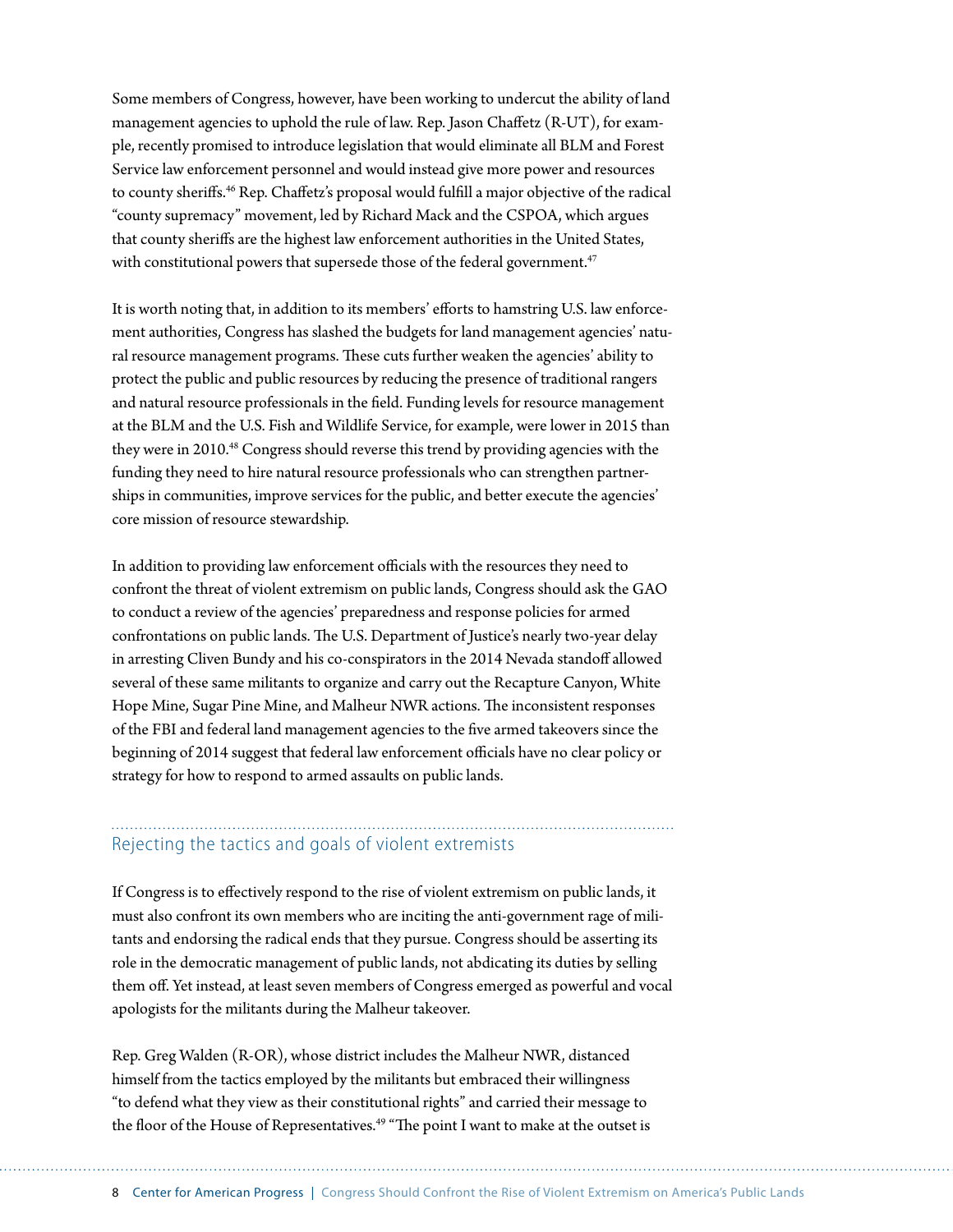for people in this Chamber to understand what drives people to do what is happening tonight in Harney County," Walden told his colleagues. "I have seen the impact of Federal policies from the Clinton administration to the Obama administration. I have seen what happens when overzealous bureaucrats and agencies go beyond the law and clamp down on people."50

Like Rep. Walden, Rep. Bishop blamed the armed takeover on public servants who work for U.S. land management agencies. "I want it to end without violence, but I also understand the frustration and feelings people have working with land agencies," said Bishop. "They have been very heavy-handed."51 Reps. Scott Tipton (R-CO), Steve Pearce (R-NM), Mark Amodei (R-NV), Cynthia Lummis (R-WY), and Raúl Labrador (R-ID) echoed Rep. Bishop's argument that U.S. natural resource agencies are to blame for the militants' anger.<sup>52</sup>

Notably, several of these members of Congress are seeking to pass legislation that would meet the militants' demands for the federal government's divestment of public lands. Less than two weeks after the end of the Malheur NWR takeover, the House Committee on Natural Resources, chaired by Rep. Bishop, took up three bills that would turn over millions of acres of national forests and public lands to private and state control.<sup>53</sup>

#### Conclusion

A congressional investigation alone will not stop the rise of violent extremism on public lands. Anti-government activists and militants have shown that they will use any means available to divest U.S. taxpayers of national forests, monuments, and other public lands. But Congress' intervention would send a powerful signal of support to the law enforcement officials and prosecutors working to restore the rule of law and bring those accountable to justice. Investigators could also help shed light on the dark network of patriot militias, financiers, and special interest groups that are currently fighting to seize control of U.S. public lands.

Just as importantly, Congress should provide park rangers, wildlife professionals, and U.S. natural resource agencies with the resources and tools they need to safely guard the natural and cultural resources with which they are entrusted and to continue to build the partnerships with local communities that are indispensable to sound public land management. By choosing to confront the dangers of anti-government extremism on public lands, Congress can reaffirm the nation's shared commitment to the public ownership of U.S. lands, waters, and wildlife as the country enters a second century of American conservation.

*Matt Lee-Ashley is a Senior Fellow and the Director of Public Lands at the Center for American Progress.* 

*The author would like to thank Katherine Downs, Meghan Miller, Nicole Gentile, Jenny Rowland, Chelsea Parsons, and Khanh Tran for their contributions to this issue brief.*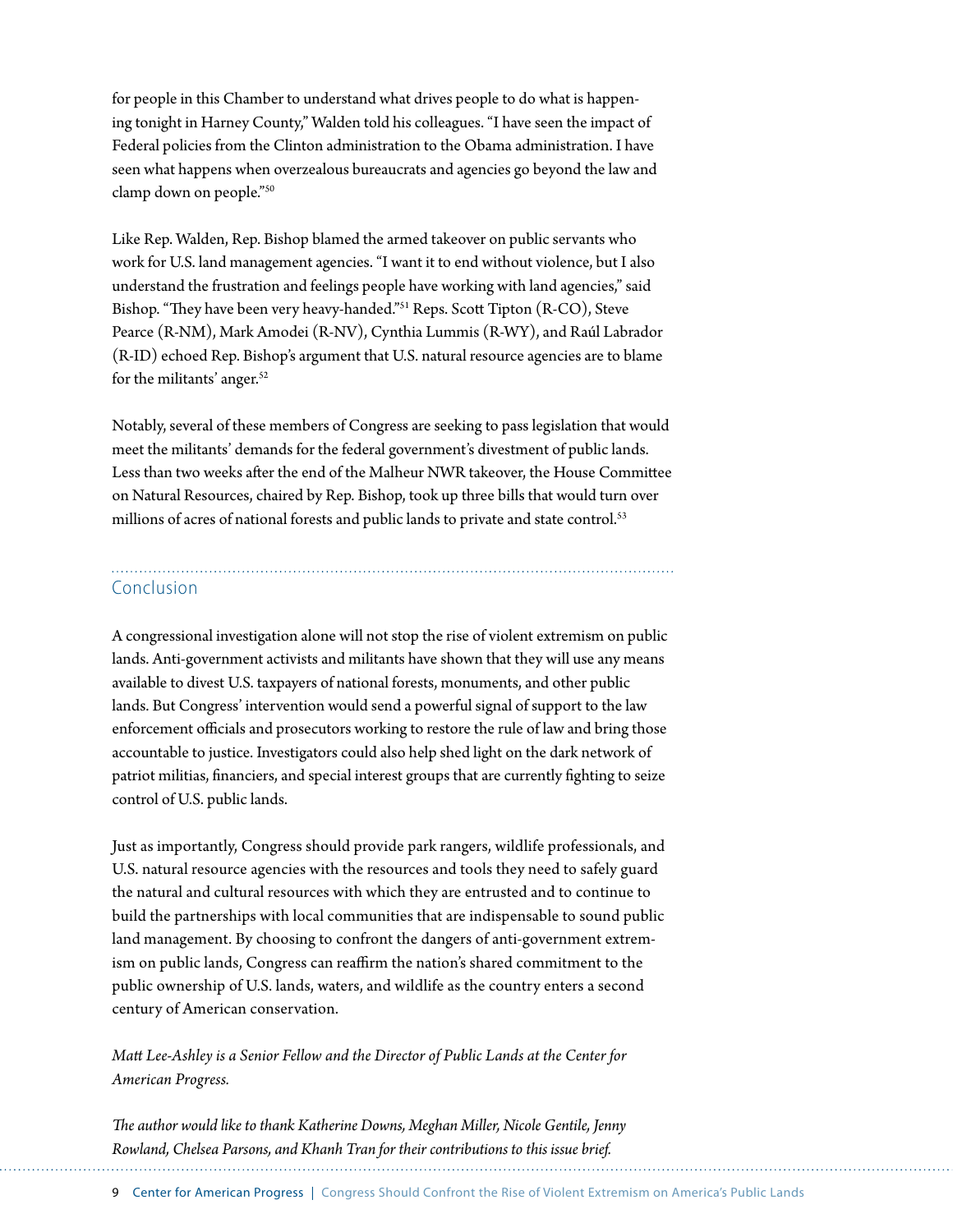#### Endnotes

- 1 Hailey Branson-Potts, Taylor Goldenstein, and Anh Do, "A celebration of tradition along the Rose Parade route," Los Angeles Times, January 1, 2016, available at [http://www.](http://www.latimes.com/local/california/la-me-0102-rose-parade-scene-20160102-story.html) [latimes.com/local/california/la-me-0102-rose-parade-scene-](http://www.latimes.com/local/california/la-me-0102-rose-parade-scene-20160102-story.html)[20160102-story.html.](http://www.latimes.com/local/california/la-me-0102-rose-parade-scene-20160102-story.html)
- 2 Paulette Cohn, "Ken Burns Shares His Thoughts on Serving as the Grand Marshal for the 2016 Tournament of Roses," Parade, December 30, 2015, available at [http://parade.com/447019/](http://parade.com/447019/paulettecohn/ken-burns-shares-his-thoughts-on-serving-as-the-grand-marshal-for-the-2016-tournament-of-roses/) [paulettecohn/ken-burns-shares-his-thoughts-on-serving-as](http://parade.com/447019/paulettecohn/ken-burns-shares-his-thoughts-on-serving-as-the-grand-marshal-for-the-2016-tournament-of-roses/)[the-grand-marshal-for-the-2016-tournament-of-roses/](http://parade.com/447019/paulettecohn/ken-burns-shares-his-thoughts-on-serving-as-the-grand-marshal-for-the-2016-tournament-of-roses/).
- 3 Amanda Peacher, "What's next for the armed militiamen in Oregon?", PBS NewsHour, January 4, 2016, available at [http://](http://www.pbs.org/newshour/rundown/whats-next-for-the-armed-militiamen-in-oregon/) [www.pbs.org/newshour/rundown/whats-next-for-the](http://www.pbs.org/newshour/rundown/whats-next-for-the-armed-militiamen-in-oregon/)[armed-militiamen-in-oregon/.](http://www.pbs.org/newshour/rundown/whats-next-for-the-armed-militiamen-in-oregon/)
- 4 Jimmy Urquhart, "Oregon standoff ends after 41 days with dramatic surrender," Reuters, February 17, 2016, available at [http://www.reuters.com/article/us-oregon-militia-idUSKC-](http://www.reuters.com/article/us-oregon-militia-idUSKCN0VK05F)NOVK05F
- 5 Jenny Rowland and Matt Lee-Ashley, "The Koch Brothers Are Now Funding The Bundy Land Seizure Agenda," ClimateProgress, February 11, 2016, available at [http://think](http://thinkprogress.org/climate/2016/02/11/3748602/koch-brothers-funding-bundy-agenda/)[progress.org/climate/2016/02/11/3748602/koch-brothers](http://thinkprogress.org/climate/2016/02/11/3748602/koch-brothers-funding-bundy-agenda/)[funding-bundy-agenda/;](http://thinkprogress.org/climate/2016/02/11/3748602/koch-brothers-funding-bundy-agenda/) Center for Western Priorities, "Going to Extremes: The Anti-Government Extremism Behind the Growing Movement to Seize America's Public Lands" (2015), available at [http://westernpriorities.org/wp-content/up](http://westernpriorities.org/wp-content/uploads/2015/08/Going-to-Extremes.pdf)[loads/2015/08/Going-to-Extremes.pdf.](http://westernpriorities.org/wp-content/uploads/2015/08/Going-to-Extremes.pdf)
- 6 Jan Elise Stambro and others, "An Analysis of a Transfer of Federal Lands to the State of Utah" (Salt Lake City, UT: University of Utah Bureau of Economic and Business Research, 2014), available at [http://publiclands.utah.gov/wp-content/](http://publiclands.utah.gov/wp-content/uploads/2014/11/1.%20Land%20Transfer%20Analysis%20Final%20Report.pdf) [uploads/2014/11/1.%20Land%20Transfer%20Analysis%20](http://publiclands.utah.gov/wp-content/uploads/2014/11/1.%20Land%20Transfer%20Analysis%20Final%20Report.pdf) [Final%20Report.pdf](http://publiclands.utah.gov/wp-content/uploads/2014/11/1.%20Land%20Transfer%20Analysis%20Final%20Report.pdf).
- 7 Our American Public Lands, "Our American Public Lands are Under Attack," available at [http://www.americanpubliclands.](http://www.americanpubliclands.com/) [com/#](http://www.americanpubliclands.com/) (last accessed March 2016).
- 8 Lyndsey Gilpin, "How an East Coast think tank is fueling the land transfer movement," High Country News, February 26, 2016, available at [https://www.hcn.org/articles/how-an-east](https://www.hcn.org/articles/how-an-east-coast-think-tank-is-fueling-the-land-transfer-movement)[coast-think-tank-is-fueling-the-land-transfer-movement.](https://www.hcn.org/articles/how-an-east-coast-think-tank-is-fueling-the-land-transfer-movement)
- 9 U.S. House of Representatives Committee on Homeland Security, The Rise of Radicalization: Is the U.S. Government Failing to Counter International and Domestic Terrorism?, 114th Cong., 1st sess., 2015, available at [https://homeland.](https://homeland.house.gov/hearing/rise-radicalization-us-government-failing-counter-international-and-domestic-terrorism/) [house.gov/hearing/rise-radicalization-us-government](https://homeland.house.gov/hearing/rise-radicalization-us-government-failing-counter-international-and-domestic-terrorism/)[failing-counter-international-and-domestic-terrorism/.](https://homeland.house.gov/hearing/rise-radicalization-us-government-failing-counter-international-and-domestic-terrorism/)
- 10 Jamie Fuller, "The long fight between the Bundys and the federal government, from 1989 to today," The Washington Post, January 4, 2016, available at [https://www.washing](https://www.washingtonpost.com/news/the-fix/wp/2014/04/15/everything-you-need-to-know-about-the-long-fight-between-cliven-bundy-and-the-federal-government/)[tonpost.com/news/the-fix/wp/2014/04/15/everything-you](https://www.washingtonpost.com/news/the-fix/wp/2014/04/15/everything-you-need-to-know-about-the-long-fight-between-cliven-bundy-and-the-federal-government/)[need-to-know-about-the-long-fight-between-cliven-bundy](https://www.washingtonpost.com/news/the-fix/wp/2014/04/15/everything-you-need-to-know-about-the-long-fight-between-cliven-bundy-and-the-federal-government/)[and-the-federal-government/](https://www.washingtonpost.com/news/the-fix/wp/2014/04/15/everything-you-need-to-know-about-the-long-fight-between-cliven-bundy-and-the-federal-government/).
- 11 Jonathan Thompson, "A reluctant rebellion in the Utah desert," High Country News, May 13, 2014, available at [http://](http://www.hcn.org/articles/is-san-juan-countys-phil-lyman-the-new-calvin-black) [www.hcn.org/articles/is-san-juan-countys-phil-lyman-the](http://www.hcn.org/articles/is-san-juan-countys-phil-lyman-the-new-calvin-black)[new-calvin-black](http://www.hcn.org/articles/is-san-juan-countys-phil-lyman-the-new-calvin-black).
- 12 Manuel Quiñones, "Armed activists patrol mining site in dispute with BLM," Greenwire, April 24, 2015, available at [http://](http://www.eenews.net/greenwire/stories/1060017410) [www.eenews.net/greenwire/stories/1060017410.](http://www.eenews.net/greenwire/stories/1060017410)
- 13 Marshall Swearingen, "Dispatch from White Hope Mine dispute in Montana," High Country News, August 12, 2015, available at [https://www.hcn.org/articles/dispatch-from](https://www.hcn.org/articles/dispatch-from-oath-keepers-security-op-in-montana)[oath-keepers-security-op-in-montana](https://www.hcn.org/articles/dispatch-from-oath-keepers-security-op-in-montana).
- 14 Les Zaitz, "Oregon standoff: Last four occupiers surrender at Malheur refuge," The Oregonian, February 11, 2016, available at [http://www.oregonlive.com/oregon-standoff/2016/02/](http://www.oregonlive.com/oregon-standoff/2016/02/oregon_standoff_last_4_occupie.html) [oregon\\_standoff\\_last\\_4\\_occupie.html](http://www.oregonlive.com/oregon-standoff/2016/02/oregon_standoff_last_4_occupie.html).

15 CAP review of Anti-Defamation League, "Anatomy of a Standoff: The Occupiers of the Malheur National Wildlife Refuge Headquarters," (2016), available at http://www.adl. org/combating-hate/domestic-extremism-terrorism/c/anatomy-of-a-standoff.html#.Vt8ifOb08p2; Sam Levin, "Oregon militia standoff: the 23 men and two women facing felony charges," The Guardian, February 15, 2016, available at [http://](http://www.theguardian.com/us-news/2016/feb/15/oregon-militia-standoff-felony-charges) [www.theguardian.com/us-news/2016/feb/15/oregon-militia](http://www.theguardian.com/us-news/2016/feb/15/oregon-militia-standoff-felony-charges)[standoff-felony-charges;](http://www.theguardian.com/us-news/2016/feb/15/oregon-militia-standoff-felony-charges) Ed Komenda, "The world through militia eyes," Las Vegas Sun, April 20, 2014, available at [http://](http://lasvegassun.com/news/2014/apr/20/world-through-militia-eyes/) [lasvegassun.com/news/2014/apr/20/world-through-militia](http://lasvegassun.com/news/2014/apr/20/world-through-militia-eyes/)[eyes/;](http://lasvegassun.com/news/2014/apr/20/world-through-militia-eyes/) Tay Wiles and Jonathan Thompson, "Who's who on the inside and on the outskirts of the Malheur occupation," High Country News, January 11, 2016, available at [http://www.](http://www.hcn.org/articles/whos-who-at-the-oregon-standoff-malhuer-bundy) [hcn.org/articles/whos-who-at-the-oregon-standoff-malhuer](http://www.hcn.org/articles/whos-who-at-the-oregon-standoff-malhuer-bundy)[bundy](http://www.hcn.org/articles/whos-who-at-the-oregon-standoff-malhuer-bundy); Karl Puckett, "Activists gather to defend Lincoln mine," Great Falls Tribune, August 6, 2015, available at [http://](http://www.greatfallstribune.com/story/news/2015/08/07/armed-constitutional-advocates-descend-lincoln-mine/31213175/) [www.greatfallstribune.com/story/news/2015/08/07/armed](http://www.greatfallstribune.com/story/news/2015/08/07/armed-constitutional-advocates-descend-lincoln-mine/31213175/)[constitutional-advocates-descend-lincoln-mine/31213175/](http://www.greatfallstribune.com/story/news/2015/08/07/armed-constitutional-advocates-descend-lincoln-mine/31213175/). Additional information available upon request to authors.

- 16 Jeff German, "Bunkerville 'success' may spur anti-government fight," Las Vegas Review-Journal, June 11, 2014, available at [http://www.reviewjournal.com/news/bundy-blm/](http://www.reviewjournal.com/news/bundy-blm/bunkerville-success-may-spur-anti-government-fight) [bunkerville-success-may-spur-anti-government-fight](http://www.reviewjournal.com/news/bundy-blm/bunkerville-success-may-spur-anti-government-fight).
- 17 Tay Wiles, "New data released on violent threats to federal employees," High Country News, June 29, 2015, available at [http://www.hcn.org/articles/new-threats-harassment-of](http://www.hcn.org/articles/new-threats-harassment-of-federal-land-agency-employees-cliven-bundy)[federal-land-agency-employees-cliven-bundy.](http://www.hcn.org/articles/new-threats-harassment-of-federal-land-agency-employees-cliven-bundy)
- 18 Phil Taylor, "Refuge employees itching to take stock of damage," E&E News, January 29, 2016, available at [http://www.](http://www.eenews.net/stories/1060031445) [eenews.net/stories/1060031445.](http://www.eenews.net/stories/1060031445)
- 19 Oversight hearings were held on October 29, 2013; July 17, 2014; and July 24, 2014. See U.S. House of Representatives Committee on Natural Resources, "Committee Activity," available at<http://naturalresources.house.gov/calendar/>(last accessed February 2016).
- 20 Emily Atkin, "Proof That The Benghazi Investigation Is Totally Unlike Any Other, In Two Charts," ThinkProgress, October 21, 2015, available at [http://thinkprogress.org/](http://thinkprogress.org/politics/2015/10/21/3714507/benghazi-hillary-clinton-terrorism-investigations-congress/) [politics/2015/10/21/3714507/benghazi-hillary-clinton](http://thinkprogress.org/politics/2015/10/21/3714507/benghazi-hillary-clinton-terrorism-investigations-congress/)[terrorism-investigations-congress/](http://thinkprogress.org/politics/2015/10/21/3714507/benghazi-hillary-clinton-terrorism-investigations-congress/); James Fallows, "Congress Holds 22 Hearings on the 9/11 Attacks, and 21 on Benghazi," The Atlantic, October 13, 2015, available at [http://www.the](http://www.theatlantic.com/notes/2015/10/assessing-the-benghazi-committee/410389/)[atlantic.com/notes/2015/10/assessing-the-benghazi-com](http://www.theatlantic.com/notes/2015/10/assessing-the-benghazi-committee/410389/)[mittee/410389/](http://www.theatlantic.com/notes/2015/10/assessing-the-benghazi-committee/410389/); U.S. House of Representatives Committee on Homeland Security, The Rise of Radicalization: Is the U.S. Government Failing to Counter International and Domestic Terrorism?.
- 21 CAP review of U.S. Senate Committee on Homeland Security and Government Affairs, "Hearings," available at [https://www.](https://www.hsgac.senate.gov/hearings) [hsgac.senate.gov/hearings](https://www.hsgac.senate.gov/hearings) (last accessed March 2016).
- 22 United States of America v. Ammon Bundy et al., Indictment 18 U.S.C. § 372, U.S. District Court of Oregon, February 16, 2016, available at [http://res.cloudinary.com/bdy4ger4/im](http://res.cloudinary.com/bdy4ger4/image/upload/v1454604468/297973639-Bundy-Indictment_cctuf1.pdf)[age/upload/v1454604468/297973639-Bundy-Indictment\\_](http://res.cloudinary.com/bdy4ger4/image/upload/v1454604468/297973639-Bundy-Indictment_cctuf1.pdf) [cctuf1.pdf;](http://res.cloudinary.com/bdy4ger4/image/upload/v1454604468/297973639-Bundy-Indictment_cctuf1.pdf) Carli Brosseau, "2 more named in indictment linked to Oregon standoff," The Oregonian, February 12, 2016, available at [http://www.oregonlive.com/oregon-stand](http://www.oregonlive.com/oregon-standoff/2016/02/2_more_named_in_indictment_lin.html)[off/2016/02/2\\_more\\_named\\_in\\_indictment\\_lin.html](http://www.oregonlive.com/oregon-standoff/2016/02/2_more_named_in_indictment_lin.html).
- 23 Julie Turkewitz and Eric Lichtblau, "Police Shooting of Oregon Occupier Declared Justified, but F.B.I. Faces Inquiry," The New York Times, March 8, 2016, available at [http://www.](http://www.nytimes.com/2016/03/09/us/oregon-lavoy-finicum-shooting.html?_r=0) [nytimes.com/2016/03/09/us/oregon-lavoy-finicum-shooting.](http://www.nytimes.com/2016/03/09/us/oregon-lavoy-finicum-shooting.html?_r=0) [html?\\_r=0](http://www.nytimes.com/2016/03/09/us/oregon-lavoy-finicum-shooting.html?_r=0).
- 24 Les Zaitz, "Nevada rancher Cliven Bundy arrested by FBI in Portland," The Oregonian, February 10, 2016, available at [http://www.oregonlive.com/oregon-standoff/2016/02/ne](http://www.oregonlive.com/oregon-standoff/2016/02/nevada_rancher_cliven_bundy_de.html)[vada\\_rancher\\_cliven\\_bundy\\_de.html](http://www.oregonlive.com/oregon-standoff/2016/02/nevada_rancher_cliven_bundy_de.html).
- 25 Lynne Tuohey and Ken Ritter, "Bundy, 18 Others Indicted in 2014 Range Standoff in Nevada," Associated Press, March 4, 2016, available at [http://abcnews.go.com/US/](http://abcnews.go.com/US/wireStory/hampshire-man-arrested-role-cliven-bundy-standoff-37372039) [wireStory/hampshire-man-arrested-role-cliven-bundy-stand](http://abcnews.go.com/US/wireStory/hampshire-man-arrested-role-cliven-bundy-standoff-37372039)[off-37372039](http://abcnews.go.com/US/wireStory/hampshire-man-arrested-role-cliven-bundy-standoff-37372039).